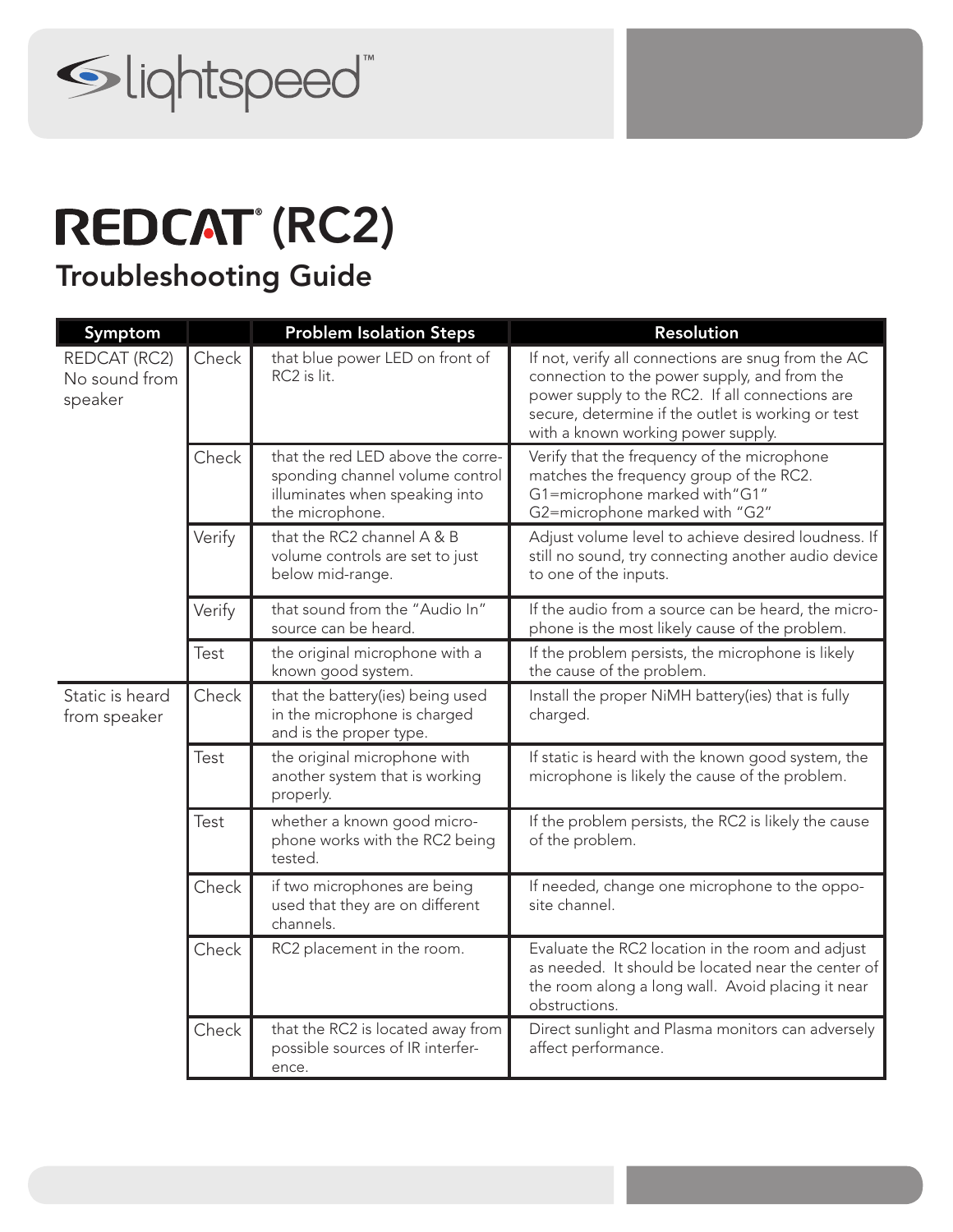

| Symptom                                 |             | <b>Problem Isolation Steps</b>                                                 | <b>Resolution</b>                                                                                                                                                            |
|-----------------------------------------|-------------|--------------------------------------------------------------------------------|------------------------------------------------------------------------------------------------------------------------------------------------------------------------------|
| Feedback                                | Check       | that the volume on the RC2 is not<br>set too high.                             | Reduce volume as needed until feedback issue is<br>resolved. Remember the teacher should barely be<br>able to hear his/her own voice at optimum volume<br>levels.            |
|                                         | Check       | that the microphone is being<br>worn properly.                                 | The top of the microphone should be worn at the<br>level of the collarbone. Adjust lanyard accordingly.                                                                      |
|                                         | Check       | that the tone is set to the mid-<br>point.                                     | Set the tone indicator to the 9 o'clock position<br>and then adjust as needed to eliminate feedback.                                                                         |
|                                         | <b>Test</b> | the original microphone with<br>another system that is working<br>properly.    | If the problem persists with the other system, the<br>microphone is likely the cause of the problem.                                                                         |
| Low volume                              | Check       | that the volume level on the RC2<br>is not set too low.                        | Position the volume indicator at the 12 o'clock<br>position and then adjust as needed for normal<br>operation.                                                               |
|                                         | Check       | that the microphone is being<br>worn properly.                                 | The top of the microphone should be worn at the<br>level of the collarbone.                                                                                                  |
|                                         | Check       | a known good microphone on<br>the same channel with the RC2.                   | If the volume level remains the same as the<br>original microphone, the most likely cause of the<br>problem is the RC2.                                                      |
| Drop-out /<br>intermittent<br>operation | Check       | if two microphones are being<br>used that they are on different<br>channels.   | If needed, change one microphone to the oppo-<br>site channel.                                                                                                               |
|                                         | Check       | that there is no obstruction be-<br>tween the RC2 and the micro-<br>phone.     | Make sure the microphone is not blocked by<br>clothing or turned to face the user.                                                                                           |
|                                         | Check       | RC2 placement in the room.                                                     | Evaluate the RC2 location in the room and adjust<br>as needed. It should be located near the center of<br>the room along a long wall. Avoid placing it near<br>obstructions. |
|                                         | Check       | that the RC2 is located away from<br>possible sources of IR interfer-<br>ence. | Direct sunlight and Plasma monitors can adversely<br>affect performance.                                                                                                     |
|                                         | Check       | that a known good microphone<br>works with the system being<br>tested.         | If the intermittent operation stops, the original<br>microphone is likely the cause of the problem. If<br>the problem continues, the RC2 is the most likely<br>cause.        |
| REDMIKE2<br>(RMT2) will not<br>power on | Check       | that the correct battery is being<br>used.                                     | Use the Lightspeed NH2A27 NiMH rechargeable<br>sensing battery as it is the only kind of battery that<br>will properly charge with the RMT2.                                 |
|                                         | Check       | that the battery is installed prop-<br>erly.                                   | Ensure that the polarity is observed.                                                                                                                                        |

11509 SW HERMAN ROAD / TUALATIN, OREGON 97062 TOLL FREE: 800.732.8999 / PHONE: 503.684.5538 / FAX: 503.684.3197 LIGHTSPEED-TEK.COM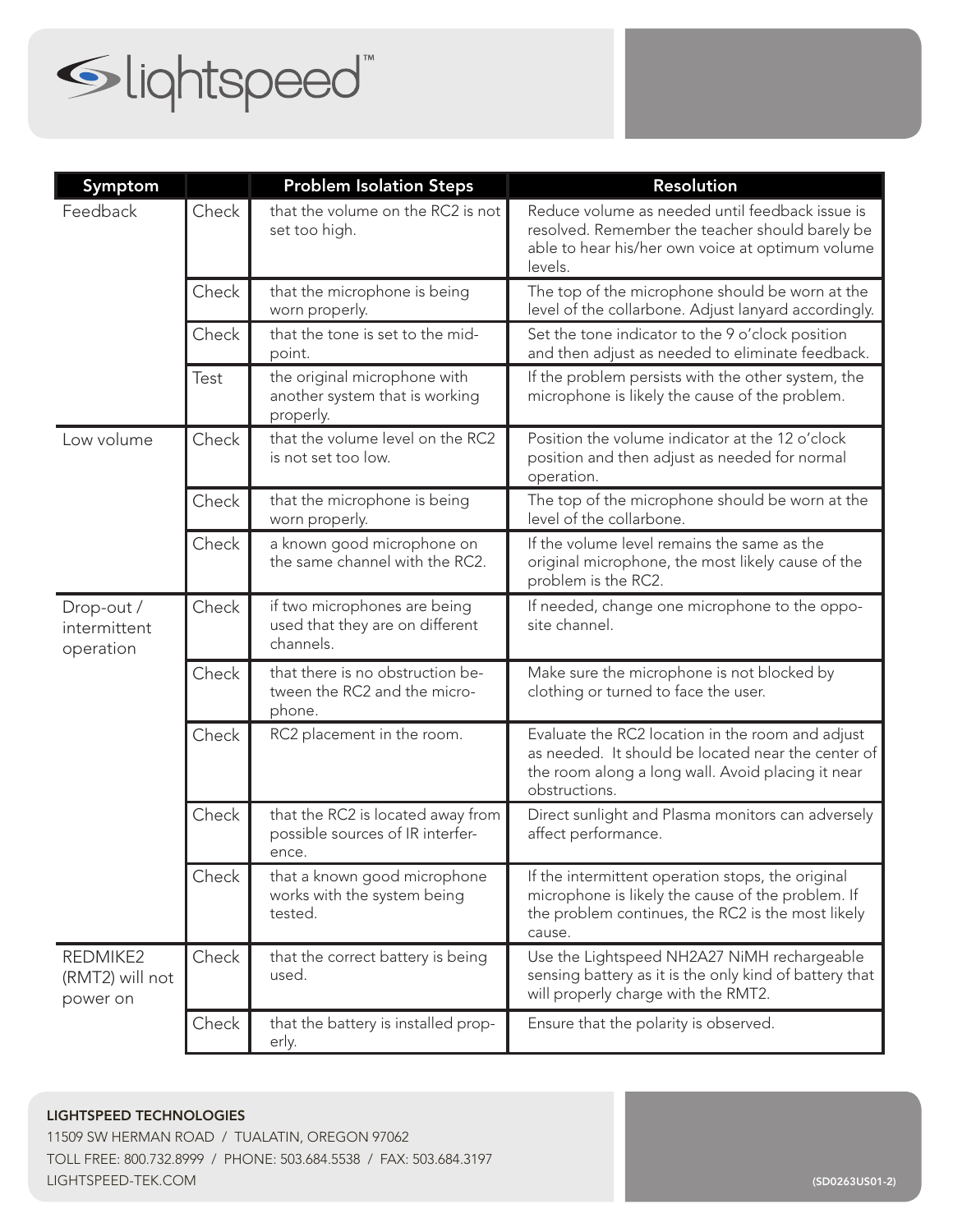

| Symptom                                                 |        | <b>Problem Isolation Steps</b>                                            | Resolution                                                                                                                                                                                                                                                                                                                                            |
|---------------------------------------------------------|--------|---------------------------------------------------------------------------|-------------------------------------------------------------------------------------------------------------------------------------------------------------------------------------------------------------------------------------------------------------------------------------------------------------------------------------------------------|
|                                                         | Check  | that the battery is charged.                                              | Substitute a known good battery and see if it<br>charges in the microphone. If it does charge,<br>replace worn or defective battery. Typical battery<br>life is 1-2 years.                                                                                                                                                                            |
|                                                         | Check  | that battery contacts are not<br>obstructed.                              | Ensure that there is no object preventing good<br>contact between the battery and contacts.                                                                                                                                                                                                                                                           |
| RMT2 won't<br>charge                                    | Verify | that the correct battery is being<br>used.                                | Use the Lightspeed NH2A27 NiMH rechargeable<br>sensing battery as it is the only kind of battery that<br>will properly charge with the RMT2.                                                                                                                                                                                                          |
|                                                         | Verify | that the RMT2 charging circuitry<br>is working properly.                  | Substitute a known good battery and see if it<br>charges in the microphone. If it does charge,<br>replace worn or defective battery. Typical battery<br>life is 1-2 years.                                                                                                                                                                            |
|                                                         | Verify | that the RMT2 is being seated<br>properly in the cradle charger.          | When the RMT2 is properly inserted in the cradle,<br>the LED on the charger should turn solid red.                                                                                                                                                                                                                                                    |
|                                                         | Verify | that the cradle charger is working<br>properly.                           | The LED on the cradle charger should turn solid<br>red when the microphone is inserted. If no LED's<br>light, try using a known good cradle charger. (If<br>there is a blinking red LED, that indicates no bat-<br>tery is sensed. A green blinking LED indicates a<br>non-Lightspeed battery has been installed (pos-<br>sibly an alkaline battery). |
|                                                         | Verify | that the cradle charger power<br>supply is not damaged or defec-<br>tive. | Try known good charger power supply.                                                                                                                                                                                                                                                                                                                  |
| <b>REDMIKE</b><br>Share2 (RMS2)<br>will not power<br>on | Check  | that the correct battery pack is<br>being used.                           | Use the Lightspeed NH2APK NiMH rechargeable<br>battery pack as it is the only kind of battery pack<br>that will properly charge with the RMS2.                                                                                                                                                                                                        |
|                                                         | Check  | that the battery pack is installed<br>properly.                           | Make sure that the polarity is observed.                                                                                                                                                                                                                                                                                                              |
|                                                         | Check  | that the battery pack is charged.                                         | Substitute a known good battery pack and see<br>if it charges in the microphone. If it does charge,<br>replace worn or defective battery pack. Typical<br>battery life is 1-2 years.                                                                                                                                                                  |
|                                                         | Check  | that battery contacts are not<br>obstructed.                              | Ensure that there is no object preventing good<br>contact between the battery pack and contacts.                                                                                                                                                                                                                                                      |
| RMS2 won't<br>charge                                    | Verify | that the correct battery pack is<br>being used.                           | Use the Lightspeed NH2APK NiMH rechargeable<br>battery pack as it is the only kind of battery that<br>will properly charge with the RMS2.                                                                                                                                                                                                             |

LIGHTSPEED TECHNOLOGIES 11509 SW HERMAN ROAD / TUALATIN, OREGON 97062 TOLL FREE: 800.732.8999 / PHONE: 503.684.5538 / FAX: 503.684.3197 LIGHTSPEED-TEK.COM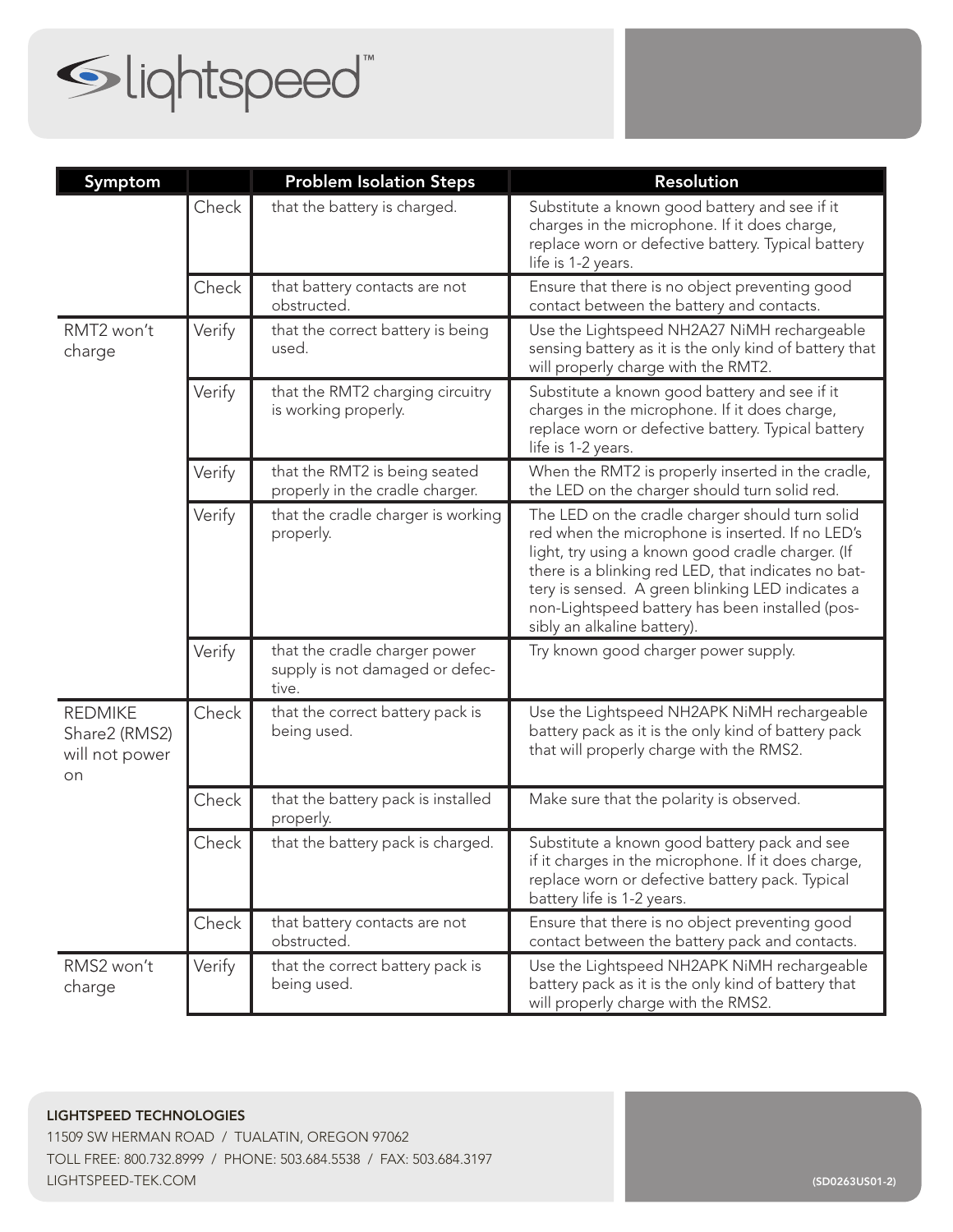## Slightspeed"

| Symptom                   |        | <b>Problem Isolation Steps</b>                                                                           | <b>Resolution</b>                                                                                                                                                                                                                                   |
|---------------------------|--------|----------------------------------------------------------------------------------------------------------|-----------------------------------------------------------------------------------------------------------------------------------------------------------------------------------------------------------------------------------------------------|
|                           | Check  | that the RMS2 charging circuitry<br>is working properly.                                                 | Substitute a known good battery pack and see<br>if it charges in the microphone. If it does charge,<br>replace worn or defective battery pack. Typical<br>battery life is 1-2 years.                                                                |
|                           | Verify | that the RMS2 is connected<br>to the charging cable and the<br>charging output on the cradle<br>charger. | When the RMS2 is connected to the charger, the<br>LED on the microphone should turn solid red.                                                                                                                                                      |
|                           | Verify | that the charge cable is connect-<br>ed properly.                                                        | The charger connection is located on the bottom<br>of the microphone.                                                                                                                                                                               |
| LT71 will not<br>power on | Check  | that the correct batteries are be-<br>ing used.                                                          | The LT71 uses two AA NiMH batteries for proper<br>operation and charging. The Lightspeed NH1 is<br>recommended for optimum use.                                                                                                                     |
|                           | Check  | that the batteries are installed<br>properly.                                                            | Ensure that the polarity is observed.                                                                                                                                                                                                               |
|                           | Check  | that the batteries are charged.                                                                          | Substitute known good batteries and see if they<br>charge in the microphone. If they do charge,<br>replace worn or defective batteries. Typical battery<br>life is 1-2 years.                                                                       |
|                           | Check  | that battery contacts are not<br>obstructed.                                                             | Ensure that there is no object preventing good<br>contact between the batteries and contacts.                                                                                                                                                       |
| LT71 won't<br>charge      | Check  | that the batteries are installed<br>properly.                                                            | The LT71 uses two AA NiMH batteries for proper<br>operation and charging. The Lightspeed NH1 is<br>recommended for optimum use.                                                                                                                     |
|                           | Check  | that the LT71 charging circuitry is<br>working properly.                                                 | Substitute known good batteries and see if they<br>charge in the microphone. If they do charge,<br>replace worn or defective batteries. Typical battery<br>life is 1-2 years.                                                                       |
|                           | Verify | that the LT71 is connected to the<br>charging cable and the charging<br>output on the cradle charger.    | Ensure the power switch is in the off position.<br>When the LT71 is connected to the charger, the<br>LED on the microphone should turn solid red.<br>When the LT71 is connected to the charger, the<br>LED on the microphone should turn solid red. |